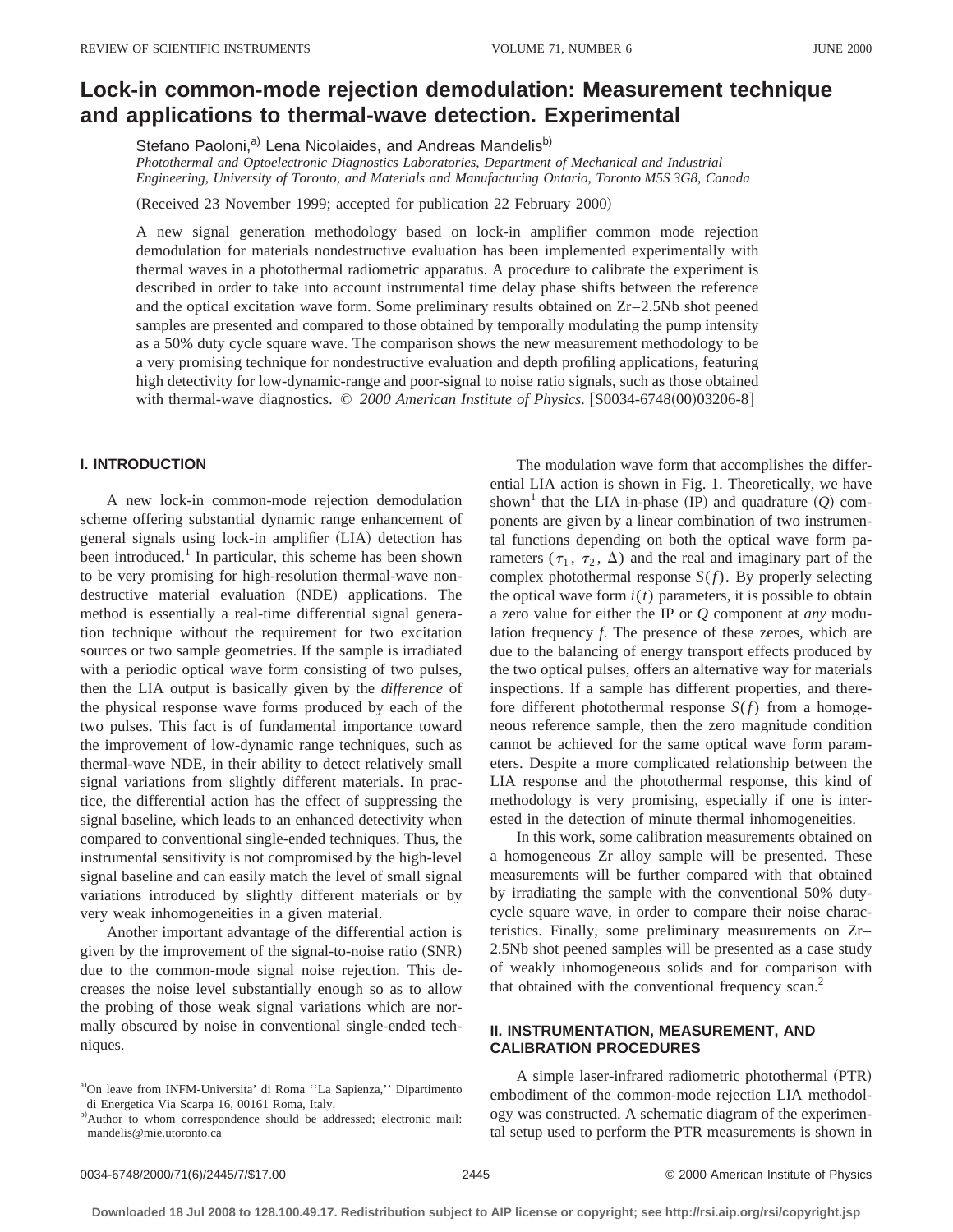

FIG. 1. (a) Optical excitation pulse train  $i(t)$ ; (b) photothermal repetitive transient signal  $s(t)$  due to  $i(t)$ ; (c)lock-in weighting function  $w(t)$ .

Fig. 2. An Ar ion laser (514 nm) from Coherent, model Innova 100, was used as a 250 mW pump beam with a 2 mm spot size impinging on the sample surface. The beam was intensity modulated by an acousto-optic modulator (AOM), the digital driver of which was connected to a four channel delay digital generator (Stanford Research Model DG535). The digital delay generator allowed the construction of the two-square-pulse wave form used to drive the AOM through the driver. The emitted infrared  $(IR)$  radiation from the sample was collected and focused onto the detector using two Ag coated off-axis paraboloidal mirrors. The detector



FIG. 2. Block diagram of the experimental infrared radiometric setup.

was a liquid-nitrogen-cooled HgCdTe (EG&G Model J15D12) detector with an active area of 1 mm<sup>2</sup>. A Ge window was mounted in front of the detector to block any visible radiation from the pump laser. The PTR signal from the detector was preamplified (EG&G Judson Model PA 350) and fed to an analog LIA  $(EG\&G \text{ model } 5210)$ , which also provided the external triggering signal for the digital delay generator. A personal computer was used to control the modulation wave form and to store the LIA signal components.

As a first step, several experiments were performed using a crystalline Zr alloy ''reference'' sample. The experiment consisted of recording the PTR signal as a function of the two-pulse separation for different widths of the first pulse while the width of the second pulse remained fixed  $(\tau_2/T)$  $=$  25%). The separation scan range was limited by the necessity to avoid the overlapping of the two pulses. In fact, linear conduction heat transfer theory relies on a linear superposition of the effect of each pulse, which further implies that the optical intensity should be two times higher when the pulses are driving the AOM in tandem. This condition is not fulfilled under normal, single-ended working conditions of the modulator. The aim of these measurements was to measure the instrumental time-delay shift that inevitably occurs between the reference and the optical excitation wave form due to the finite risetime of the modulator and the peripheral electronics. In order to fit the data, the theoretical expressions for the IP and  $Q$  components of the  $LIA<sup>1</sup>$  have been modified by inserting a time delay term *d*:

$$
Y_{IP}(f) = -\frac{2I_0}{\pi} \left\{ \cos\left(\frac{\pi(\Delta+d)}{T}\right) \left[\sin\left(\frac{\pi\tau_1}{T}\right) + \sin\left(\frac{\pi\tau_2}{T}\right)\right] \text{Re}[S(f)] + \sin\left(\frac{\pi(\Delta+d)}{T}\right) \right\}
$$

$$
\times \left[ \sin\left(\frac{\pi\tau_1}{T}\right) - \sin\left(\frac{\pi\tau_2}{T}\right) \right] \text{Im}[S(f)] \right\} \tag{1}
$$

and

$$
Y_Q(f) = \frac{2I_0}{\pi} \left\{ \sin\left(\frac{\pi(\Delta+d)}{T}\right) \left[\sin\left(\frac{\pi\tau_1}{T}\right) - \sin\left(\frac{\pi\tau_2}{T}\right)\right] \text{Re}[S(f)] - \cos\left(\frac{\pi(\Delta+d)}{T}\right) \right\}
$$

$$
\times \left[ \sin\left(\frac{\pi\tau_1}{T}\right) + \sin\left(\frac{\pi\tau_2}{T}\right) \left[\text{Im}[S(f)] \right]. \tag{2}
$$

The introduction of the delay term *d* shifts the crossing points for the IP and  $Q$  channels,<sup>1</sup> which, according to Eqs.  $(1)$  and  $(2)$ , must be modified as follows

$$
\tan\left(\frac{\pi}{T}(\Delta_{0,\text{IP}}+d)\right)
$$
\n
$$
= \left\{\frac{\text{Re}[S(f)]}{\text{Im}[S(f)]} \frac{\sin\left(\frac{\pi\tau_1}{T}\right) + \sin\left(\frac{\pi\tau_2}{T}\right)}{\sin\left(\frac{\pi\tau_2}{T}\right) - \sin\left(\frac{\pi\tau_1}{T}\right)}\right\},
$$
\n(3)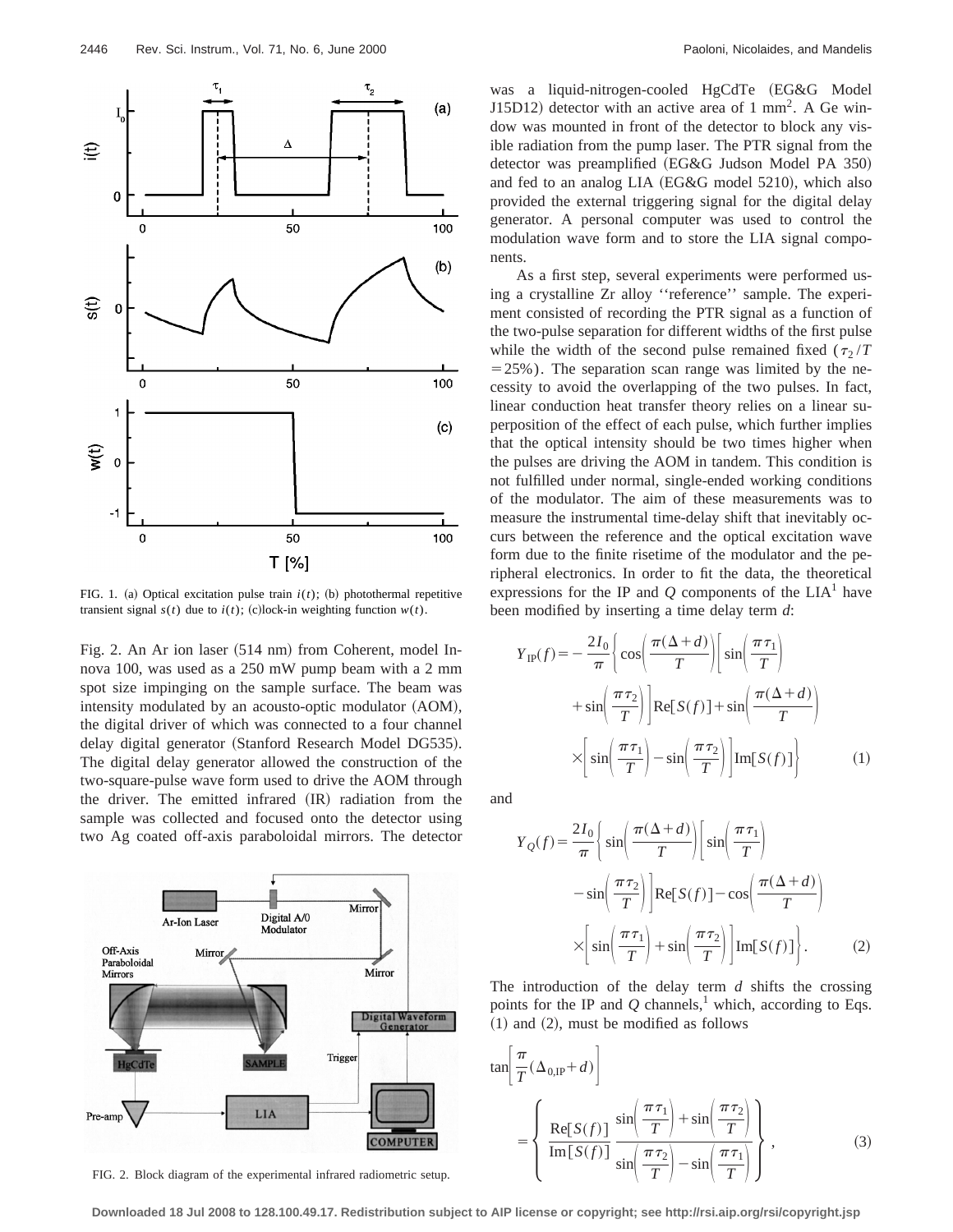

FIG. 3. Experimental IP and *Q* component data obtained on a Zr alloy sample for the  $\tau_1 / T$  values reported in the inset. The modulation frequency was  $f = 10$  kHz and  $\tau_2 / T = 25\%$ . The solid lines represent the theoretical fits calculated according to Eqs.  $(1)$  and  $(2)$  assuming Re $[S(f)]$  $=-\text{Im}[S(f)].$ 

$$
\tan\left[\frac{\pi}{T}(\Delta_{0,Q}+d)\right]
$$
  
= 
$$
\left\{\frac{\text{Im}[S(f)]}{\text{Re}[S(f)]}\frac{\sin\left(\frac{\pi\tau_1}{T}\right)+\sin\left(\frac{\pi\tau_2}{T}\right)}{\sin\left(\frac{\pi\tau_1}{T}\right)-\sin\left(\frac{\pi\tau_2}{T}\right)}\right\}.
$$
 (4)

The experimental results have been fitted to the theoretical expressions, Eqs.  $(1)$  and  $(2)$ , by using *d* as an adjustable parameter (fixed for a given repetition frequency), and assuming  $\text{Re}[S(f)] = -\text{Im}[S(f)],$  which is theoretically consistent with the assumption of a homogeneous (reference) sample. $3$  It should be noted that, like the single-ended technique, the use of a reference sample here may be confined to calculating the one-point instrumental transfer-function phase shift at the given frequency. Furthermore, the position of the two zero-crossing signal magnitude points (one for the IP and one for the  $Q$  channel) can also be labeled as belonging to a homogeneous sample. Nevertheless, the former operation is not essential when only the degree of departure from homogeneity of a test sample is required.

Measurements with the Zr alloy sample have been performed at three modulation frequencies  $(0.5, 5,$  and 10 kHz). Typical experimental results are shown together with their theoretical fits in Fig. 3. We wish to point out the excellent agreement between theory and experimental results, which is



FIG. 4. Experimental *Q* component zero crossing values obtained on the Zr alloy sample with  $\tau_1 / T = 2\%$ , 5%, 7%, and 10%. The modulation frequency is 5 kHz while  $\tau_2 / T = 25\%$ .

indicative of the potential of the technique, in view of the very low signal levels encountered, especially at 10 kHz. This is the result of the efficient noise suppression, in part due to the common-mode rejection by the differential operation performed by the LIA, and in part due to the constant noise bandwidth of the fixed-frequency operation, as discussed in Sec. III of Part I.<sup>1</sup>

In Table I, the instrumental delays obtained for both the IP and *Q* components are shown for the various modulation frequencies of our experiments. It is noted that for a given frequency the delay values for the *Q* component are quite independent of  $\tau_1$  as they should be, while those for the IP component reveal a greater scatter. We believe that this is due to the fact that the zeroes of the IP component are close to the upper edge of the  $\Delta$  scan (Fig. 3) and the fitting procedure cannot afford the same quality as that for the *Q* component. For this reason we will henceforth limit our attention only to the *Q* component of the signal.

In order to study the influence of the scatter in the delay data on the performance of the experiment, we inserted the average  $d$  value in Eq.  $(2)$  reported in the last row of Table I, and we again fitted all the data in order to find the  $Im[(S(f)]/Re[S(f)]$  ratio or, equivalently, the  $\Delta_{0,0}$  zero crossing positions. The tan $[(\Delta_{0,Q} + d)\pi/T]$  values obtained for the *Q* component at 5 kHz as a function of  $\tau_1/T$  are reported in Fig. 4, together with the theoretical interpolation given by Eq. (4) with  $Im[(S(f)]/Re[S(f)]$  as a parameter. The quality of the fits for the remaining frequencies  $(0.5 \text{ and } 0.5)$ 

TABLE I. Delay term  $d/T$  as a function of f and  $\tau_1/T$  obtained by fitting the IP and Q components of the Zr response to Eqs. (1) and (2) assuming Re $[S(f)] = -\text{Im}[S(f)]$ .  $\tau_2/T$  was equal to 25%. Last row shows the average *d* value in each column.

|                | $f = 500$ Hz |      | $f=5$ kHz |      | $f = 10$ kHz |      |
|----------------|--------------|------|-----------|------|--------------|------|
| $\tau_1/T(96)$ | IP           | Q    | IP        |      | IP           |      |
| 2              | 2.20         | 2.36 | 2.22      | 2.39 | 6.98         | 7.13 |
|                | 2.16         | 2.28 | 2.02      | 2.87 | 5.47         | 8.09 |
|                | 2.11         | 2.39 | 2.07      | 3.11 | 4.44         | 8.10 |
| 10             | 1.95         | 2.05 | 1.22      | 2.76 | 2.88         | 7.94 |
| avg            | 2.1          | 2.3  | 1.9       | 2.8  | 5.0          | 7.8  |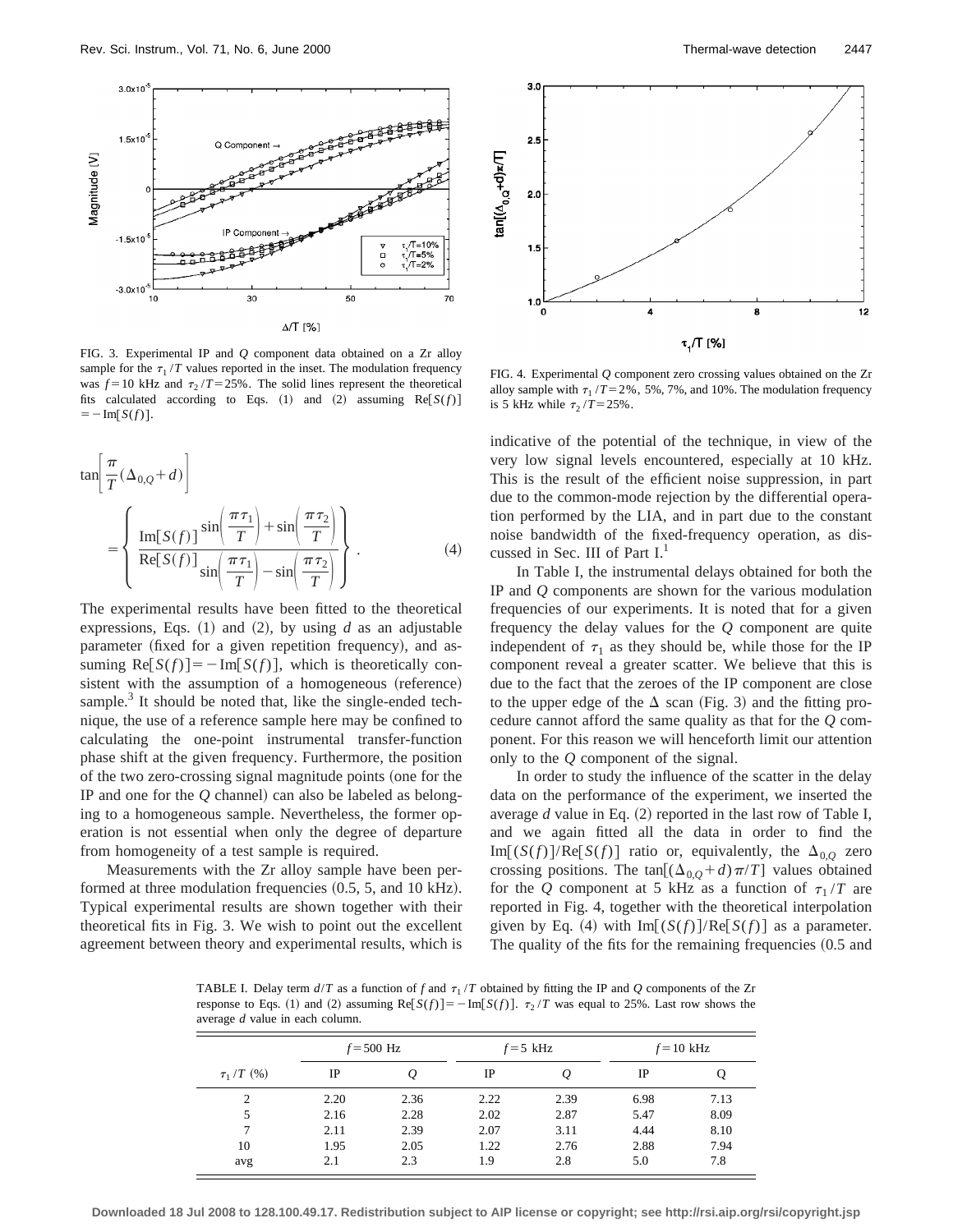TABLE II. Im $[S(f)]/Re[S(f)]$  ratio values for the three investigated samples (two shot peened Zr–2.5Nb alloys and the reference Zr sample) obtained by fitting the zero crossing points to Eq.  $(4)$ .

| Sample         | $f=0.5$ kHz | $f=5$ kHz | $f = 10$ kHz |
|----------------|-------------|-----------|--------------|
| Zr             | $-1.01$     | $-0.99$   | $-1.00$      |
| C <sub>5</sub> | $-0.928$    | $-0.955$  | $-0.996$     |
| N7             | $-1.12$     | $-0.929$  | $-0.964$     |

10 kHz! was very similar. It is concluded that the *d*-value scatter has a negligible effect on the output response, which results in excellent agreement between the experimental data and the expected theoretical result for  $Zr \left(\text{Im}[S(f)]\right)$  $\text{Re}[S(f)]=-1$ ; see first row of Table II. This agreement means that, in general, the instrumental delay can be assumed constant for a given frequency, as long as distortions are not introduced in the optical wave form shape. Moreover it should be noted that this calibration is sample independent. This means that for a given experimental apparatus the delay values remain the same and it is not necessary to repeat the calibration.

In order to evaluate the robustness of this new methodology, the same pulse separation scans have been performed for various pump laser powers. Conventional frequency scans have also been carried out in parallel under the same experimental conditions, in order to compare the relative SNR. In Fig. 5 the *Q* component is reported as a function of pulse separation. As can be seen, even the data corresponding to the lowest power are in agreement with the other sets despite the very low magnitude (less than 2  $\mu$ V). The varying slopes of the experimental data about the zero crossing point are due to the corresponding  $S(f)$  amplitudes.<sup>1</sup> The zero crossing points are coincident for all experimental laser powers, as expected from the same sample, and very good noise rejection is observed.

The corresponding signal phase data, obtained by temporally varying the pump intensity as a 50% duty-cycle square wave, are reported in Fig. 6. The data corresponding to the two highest power values are in agreement, but those obtained at the lowest power are increasingly shifted with



Frequency [Hz]

FIG. 6. Conventional frequency-scan phase signals obtained for the pump power values reported in Fig. 5.

increasing modulation frequency. In the frequency range utilized in the pulse-scan measurements  $(f = 500 \text{ Hz})$ , the phase shift is approximately  $-1.5^{\circ}$ . In order to give a comparison between the two methodologies, Fig. 7 shows a zoom in the vicinity of the zero crossing region of the curves reported in Fig. 5. Here two additional curves are included, showing the theoretical interpolation of the data obtained for  $P=150$ mW, arbitrarily shifted by  $\pm 1.5^\circ$  with respect to arg[(*Sf*)]  $=$  -45 $\degree$  (the semi-infinite photothermal case). It is evident that the spread  $\Delta_2$  among the crossing points at all laser powers is much less than the phase-error equivalent spread  $\Delta_1$  (1.5° exhibited by the frequency scan). Once again, this confirms the good noise suppression resulting from the lock-in differential action.

## **III. EXPERIMENTAL RESULTS ON SHOT-PEENED Zr–2.5Nb**

After the preliminary tests with the Zr alloy reference and the ensuing calibration procedure, experiments were performed with two Zr–2.5Nb shot-peened samples in order to test the sensitivity of the new instrumental methodology to



FIG. 5. *Q* magnitude pulse-separation scans obtained for  $\tau_1 / T = 5\%$ ,  $\tau_2$  /*T* = 25%, *f* = 500 Hz and for the pump laser power values shown in the inset. Continuous lines are theoretical fits to Eq. (4) with  $Im[(S(f)]$  $\text{Re}[(S(f)]$  as the only adjustable parameter.



FIG. 7. Zoom of the data reported in Fig. 5 in the vicinity of the zero crossing region. The solid lines are theoretical fits calculated according to Eq. (2). The dotted curves represent the theoretical data obtained for *P*  $=150$  mW, calculated for arg[ $(S(f))$ ] values reported in the inset.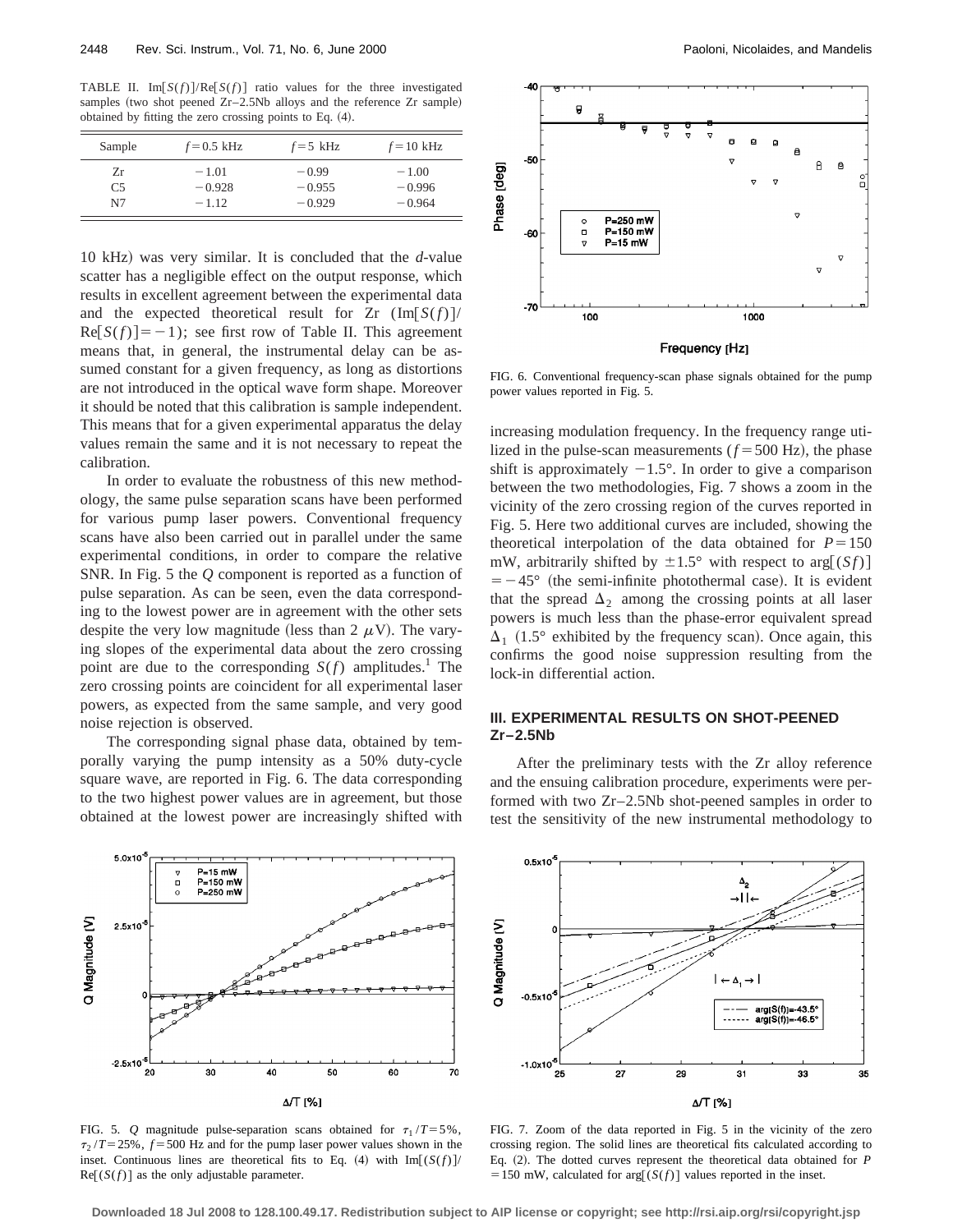

FIG. 8. Microhardness depth profiles for two shot peened  $Zr-2.5Nb$  alloy samples. The inset shows Almen intensities. The data corresponding to the N7 sample have been smoothed.

minute thermomechanical inhomogeneities and to compare the results with those obtained by means of the conventional 50% duty-cycle frequency-scan PTR method. Shot peening<sup>4</sup> is employed as an effective mechanical surface improvement method in metallic materials. This method basically consists of bombarding the metal surface with a large number of small spheres of steel, glass, or ceramic, totally covering the surface with indentations. As a result, a thin surface layer (on the order of 100  $\mu$ m) is plastically deformed. Plastic deformation causes strain hardening, which improves the fatigue life and corrosion resistance of the treated metal surface. In selecting and controlling shot peening parameters to optimize surface improvement, it is very important to monitor the effects caused by the shot peening process. These effects to date are usually evaluated by destructive methods, such as transmission electron microscopy (TEM).

The two examined samples were shot peened at Almen intensities C5 and N7, respectively. The microhardness profiles obtained by Vickers indentation tests are shown in Fig. 8. Sample C5 reveals quite a small variation ( $\approx$  10%) in the hardness value over a depth distance on the order of 100  $\mu$ m, while sample N7 exhibits an essentially flat hardness profile. Nevertheless, TEM examinations performed on this same sample have indicated that shoot peening at N7 Almen intensity *does affect* the grain structure over a depth lower than 60  $\mu$ m.<sup>5</sup> The foregoing shot peening process was chosen to test the new technique because its effects on the thermophysical properties of metals are minuscule. For comparison, photothermal depth profilometry of hardened steels by heat treatment generates a phase contrast less than 5° even for hardness variations of 1 order of magnitude. $6$  This suggests than a very small contrast signal should be expected from shot peened samples.

In Fig. 9 the *Q* signals corresponding to various  $\tau_1$  pulse widths and fixed  $\tau_2$  are reported as functions of the normalized pulse separation for the N7 sample and for two different modulation frequencies  $(500$  Hz and 5 kHz). Figure 10 shows the shift of the zero position due to thermal response changes for both samples C5 and N7 at 500 Hz. The results are compared to that from the reference Zr sample. The ex-



FIG. 9. Experimental *Q* component data obtained from the N7 sample for the  $\tau_1/T$  values reported in the inset, and  $\tau_2/T = 25\%$ : (a)  $f = 500$  Hz; (b)  $f = 5$  kHz.

cellent agreement between theory and experimental results is confirmed: By fitting the data to Eq.  $(2)$ , with the *d* value determined for the Zr sample obtained from the last row of Table I, we were able to precisely determine the *Q* component zero-crossing positions  $\Delta_{0,O}$ . The tan[([ $(\Delta_{0,O}$  $(d + d)\pi/T$  values shown in Fig. 11 were compared to the theoretical interpolations given by Eq.  $(4)$ , in order to calcu-



FIG. 10. The near-zero crossing region for the *Q* components of the two shot peened Zr–2.5Nb samples and the Zr reference.  $\tau_1 / T = 5\%$ ,  $\tau_2 / T$  $=$  25%, and  $f = 500$  Hz.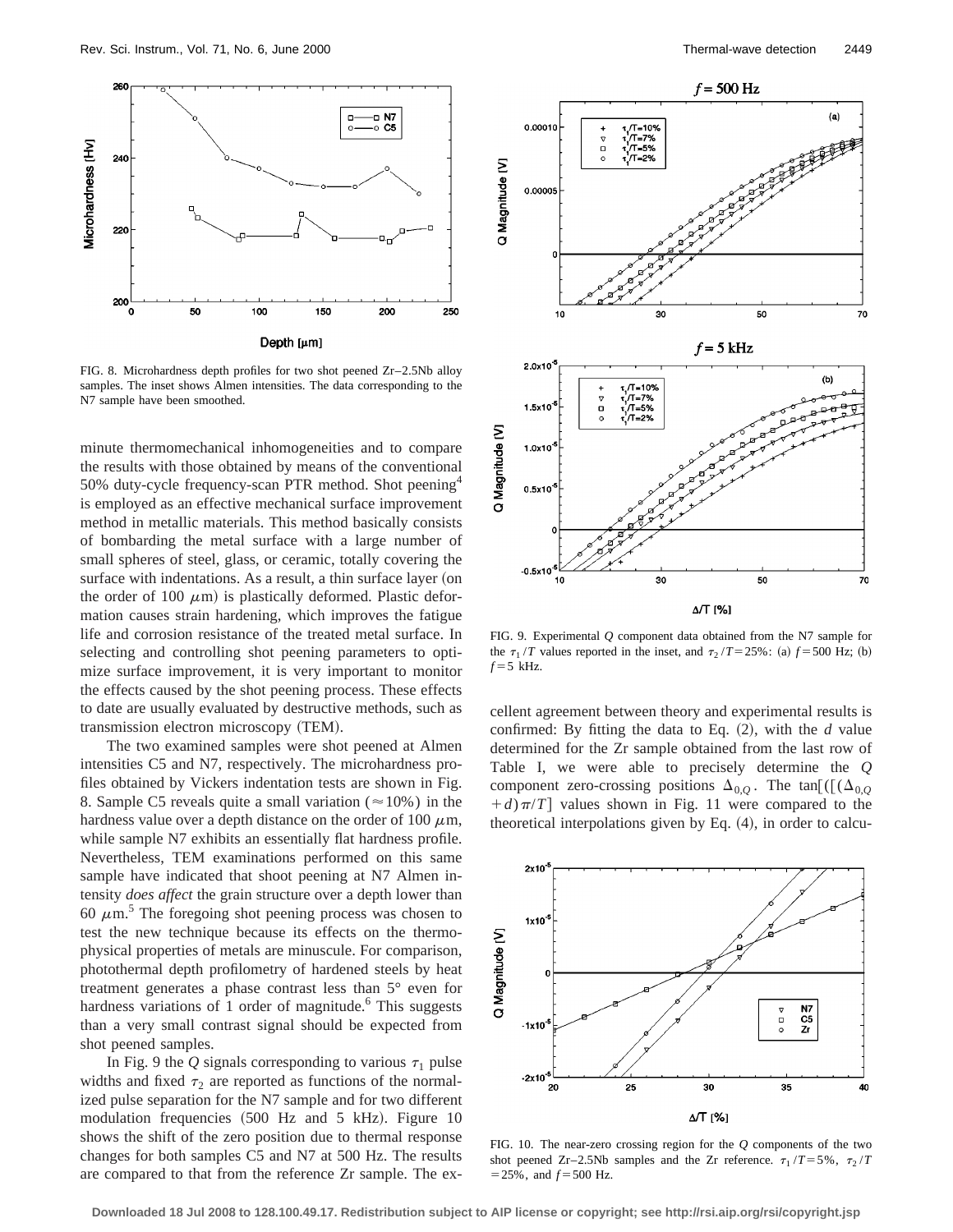

FIG. 11. Experimental  $Q$  component zero-crossing data obtained on the:  $(a)$ C5 and (b) N7 shot peened  $Zr-2.5Nb$  alloy samples for the modulation frequencies reported in the inset. The  $\tau_1 / T$  and  $\tau_2 / T$  values are the same as in Fig. 10.

late the  $Im[S(f)]/Re[S(f)]$  values which are reported in Table II. The Im $\lceil S(f) \rceil / \text{Re} \lceil S(f) \rceil$  values obtained for the C5 sample reveal a trend as a function of the modulation frequency, which is quite consistent with the hardness profile. A shift from the homogenous sample response is expected when the thermal-wave diffusion length is on the order of the depth, where the hardness profile shows significant variations. Considering that the nominal thermal diffusivity value of the Zr-2.5Nb alloy is 0.093 cm<sup>2</sup>/s,<sup>7</sup> at 0.5 kHz the thermal diffusion length is on the order of 75  $\mu$ m, i.e., commensurate with the hardness depth. Therefore, the  $\text{Im}[S(f)]/\text{Re}[S(f)]$ value at  $f = 0.5$  kHz is higher than  $-1$  expected from a semiinfinite homogeneous solid or, equivalently, the phase lag is less than  $-45^{\circ}$  ( $-42.8^{\circ}$ ). This is consistent with the fact that the hardened layer has an effective thermal diffusivity lower than that of the bulk. $3$  At higher modulation frequencies, 5 and 10 kHz, the thermal diffusion length becomes  $\sim$  20  $\mu$ m. The corresponding hardness profile does not show large variations over this distance. This means that the sample can be assumed homogeneous over this depth and, accordingly, the Im $[S(f)]/Re[S(f)]$  ratio assumes values roughly corresponding to  $-45^{\circ}$ . On the contrary, the  $Im[S(f)]/Re[S(f)]$  data obtained for the N7 sample do not



FIG. 12. Measured photothermal amplitude ratio: (a) and phase difference (b) for the two shot peened  $Zr-2.5Nb$  alloy samples. To aid the eye, the C5 ratio has been shifted upward by  $+0.5$ . The relative amplitudes are consistent with the slopes of the N7 and C5 curves in Fig. 10, which reveal a low photothermal amplitude response for the C5 sample.

reveal any measurable trend with modulation frequency, reflecting the corresponding flat hardness profile behavior.

Conventional PTR frequency scans were further performed for comparison by using the same setup and the same 250 mW optical power for all the measurements. The only change was in the excitation-laser-beam modulation wave form, a 50% duty-cycle square wave. The experimental data, normalized by the data obtained from the Zr reference, are reported in Fig. 12. The systematic high-frequencyamplitude differences of the two curves in Fig.  $12(a)$  are not meaningful, as extensive satellite PTR experiments with these and different Almen-intensity shot peened Zr–2.5Nb samples have shown that there exists no consistent trend of the signal with degree of hardening. Furthermore, unlike the  $Im[S(f)])/Re[S(f)]$  ratios of Table II, the presence of a hardness depth profile in the  $C5$  sample (Fig. 8) cannot be measured from the similar amplitude trends of both samples throughout the entire frequency range in Fig.  $12(a)$ . The N7  $>$ C5 amplitude ratio in Fig. 12(a) is, however, consistent with the lower slope of the C5 curve in Fig. 10, which indicates a lower-amplitude thermal-wave signal at 500 Hz for the C5 shot peened Zr–2.5Nb alloy. The phase channel, Fig.  $12(b)$ , also clearly shows insensitivity to the differences in